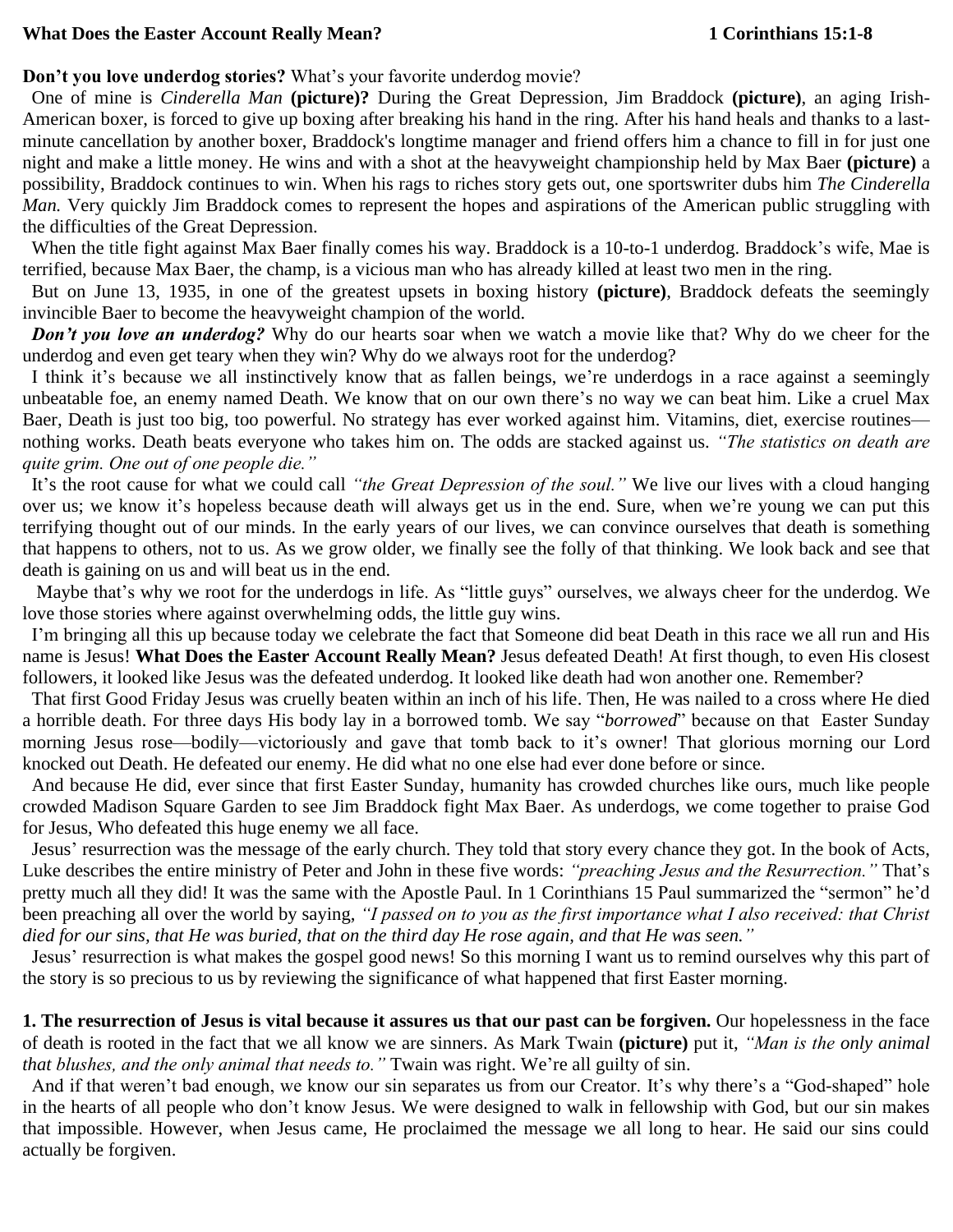If you've read the Gospel accounts you know that during His public ministry, there are four words that Jesus said over and over again: *"Your sins are forgiven."* (Matt. 9:2). On that night in the upper room, just a few hours before His arrest, He referred to the Communion cup as, *"His blood which was shed for the forgiveness of sins"* (Matt. 26:28).

 Jesus linked our forgiveness with His death. He taught that He was going to die in our place, that the innocent would die for the guilty. He'd pay the price for our sins on the cross, making our forgiveness—our pardon—possible.

 That raises a vital question: *How can we know whether Jesus could really do that?* Sure, He said He was going to die for our sins and forgiveness **but** was He able to do that? How can we know whether He achieved by His death what He said He was going to? How can we know that God accepted His death as a full, perfect, and sufficient sacrifice for the sins of the whole world? How can we know if those four words Jesus said are true?

 Well, if Jesus had remained dead, if His bones were still in the tomb, we'd have to conclude that His sacrifice on the Cross was a failure. If death beat Jesus like it beats everyone else, we'd have to assume that He was no more sinless than you or me. Therefore, He wasn't qualified to die in our place or suitable to secure our forgiveness.

 Paul was very clear about this point, *"If Christ was not raised, from the dead, our faith is futile, we are still in our sins—WE ARE UNFORGIVEN—and those who have died have perished…but Christ was raised from the dead"* (1 Cor. 15:17). Jesus beat death! God raised Him on the third day and this proves that He approved of what Jesus had done for us on the cross. The resurrection shows that Jesus did not die in vain. We can be forgiven! His atoning sacrifice is the basis on which God is able to forgive all our sins and give us a new life. The resurrection of Jesus validates the death of Jesus.

 Maybe today you're paralyzed by guilt or some secret sin haunts you. Maybe you feel like you can't get on with the present or future, because you're stuck in the past with some guilt or regret tying you down. You feel like you'll just have to live with it for the rest of your life. You're unhappy—you feel hopeless and alone. Your sin is killing your joy.

 If that describes your situation, here's good news. Colossians 2:14: *"Jesus has forgiven all our sins and canceled every debt we owe. Christ has done away with it by nailing it to the cross."* Jesus made it possible for your sin to be forgiven and washed away like sidewalk chalk in a thunderstorm! Jesus nailed your sin to the cross, all of it! He paid for your guilt and my guilt.

 Rick Warren (**picture**) puts it this way: *"Jesus was hung for my hang-ups. He was nailed to the cross, so I can quit nailing myself to the cross. He wants to forgive your past. He wants to cancel every debt you owe—emotional debts, relational debts, sins. All canceled."* Because of the resurrection, we can be forgiven, debt free! We can come to know God. We can start over again, this time with Him walking at our side!

 Pastor Philip Griffin (**picture**) shares a powerful story about the forgiveness Jesus' resurrection has made possible. He writes: *"During the early days of our church plant in Texas we were baptizing lots of people so we brought in a small indoor swimming pool. There were about 30 people who were planning to be baptized the following Sunday. But the day before the service I realized that we didn't have a hose to fill the pool. I asked around and none of our staff members had one so I decided to go out and buy one. As I was leaving to get the hose, a guy named John stopped me in the parking lot and said, 'I'm glad I caught you, pastor. I need to talk to you.' I tried to have a conversation with him as walked toward my car—after all I had to get that hose—but he said, "Can we sit down somewhere? I really need to talk in private.' I took him back to my office and when we sat down, he said, 'I want to know if you're for real.*

 *I heard your sermon the other day when you talked about how God says to each and every one of us that there is nothing we can do or say to make Him not love us. You said God doesn't always love our behavior, but He loves us and sent His Son to make it possible for us to be forgiven. Is that true? Is it for real?' I told John, 'Absolutely, it's for real.' He said, 'Well, I'm struggling with homosexual desires and behavior. I'm in and out of gay relationships. I understand what the Bible says, and I want to do what God wants me to do—but I'm losing this battle. Several months ago, I tried to go to another church, but when I came clean with my struggles, they told me never to come back again.' We stayed and talked, and I connected him with a ministry that helps people battling same-sex attraction. I also connected him with one of our church's small groups, which ended up embracing him. Before he left my office, he said, 'Now I want to tell you one more thing.' At this point I was thinking, 'I'm not going to have time to get that hose.'* 

 *John said, 'When I pulled into the parking lot today, I wasn't aiming my car in this direction. I was going to kill myself.' When I asked John if he had a plan for ending his life, he said, 'Yes, I did. It was already in motion. I went to the hardware store and bought a garden hose earlier today, and I bought some duct tape. My plan was to drive down this little rural road and tape the hose to my muffler and feed it into my car window.'* 

*I said, 'John, are you for real? You actually bought a hose?' He said he had and we continued to talk and before he*  left, I got a glimpse of redemption that day. I saw John cross the line of faith and let Christ put his feet on a different *path. And more than that I saw God take something that was intended for death—that hose—and use it to fill up something that means life—our baptismal pool. From then on we told that story every time we did baptisms in that church."*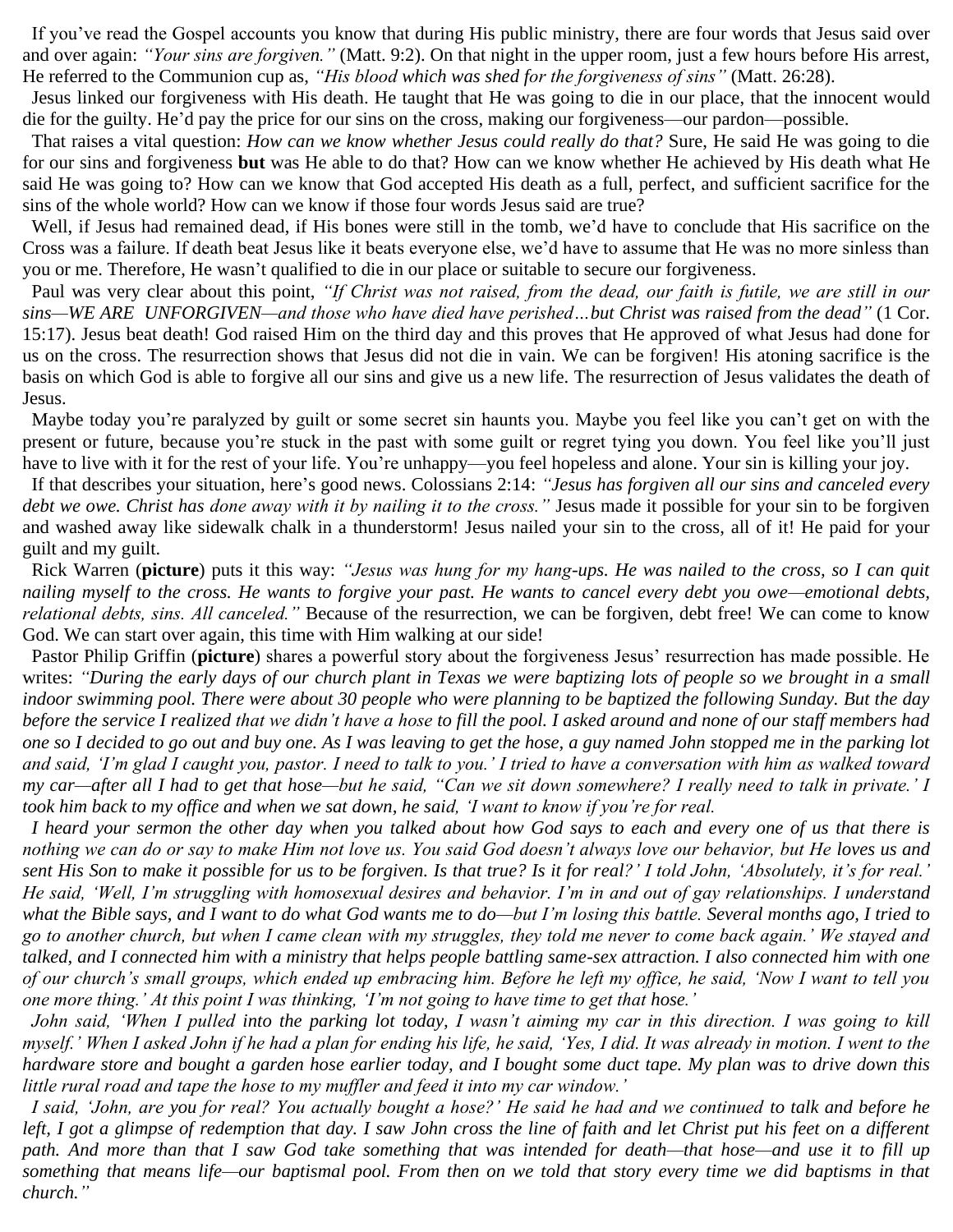What a powerful reminder that no matter what our sin, we can be forgiven. If we repent, He's faithful and just to do that. Jesus' resurrection proves this is possible! Jesus took that Roman cross, something intended for death, and through His resurrection, made it into a universal symbol for life…abundant new life that's possible for anyone who comes to God and confesses his/her sin, and in that step of faith experiences forgiveness and cleansing. God can put us on the right path. All we have to do is ask. This leads me to mention a second reason the resurrection of Jesus is so significant…

**2. The resurrection of Jesus is vital because it assures us that our present can be empowered.** I don't know about you but I need more than forgiveness for the past. I need power in the present. I need the power to do the things I know I should do and the willpower not to do the things I know that I shouldn't do.

 Do you feel that way? Do you ever feel like your life is out of control? Do you ever feel powerless to defeat some temptation or save a relationship, or just live the way you know God wants you to live? If you do, it's because you weren't meant to live this life on your own power. You and I were meant to get the power to live right from our righteous God. But the question is: *Can God give us that kind of power?* Can selfish people really be made unselfish? Is it possible for immoral people to be given self-control? Is it possible for mean people to be made kind? Sour, bitter ones to be sweetened?

 On this Resurrection Day I want to tell you that it's possible. God has power to change human nature and to change human beings. He has power to transform you and me into the image of His Son, to make us like Jesus. The Resurrection made that kind of power accessible.

 That's what Paul says, *"I pray also that the eyes of your heart may be enlightened in order that you may know the hope to which He has called you, the riches of His glorious inheritance in the saints, and His incomparably great power for us who believe. That power is like the working of His mighty strength, which He exerted in Christ when He raised Him from the dead and seated Him at His right hand in the heavenly realms"* (Ephesians 1:18-20)

 Paul is saying that the same resurrection power that brought Jesus back from the dead is available to you and me. God is able to raise us from the death of sin to the life of righteousness. The resurrection proves God can change us in any way we need changing.

 I know people that before they came to Christ, they arrogant or narcissists, or greedy, or materialistic or addicts…or just mean and selfish. But when they met Jesus all things became new! Some of you are here this morning; that was you. That's normal Christianity. 2 Corinthians 5:17, *"Therefore, if anyone is in Christ, he is a new creation. The old has passed away; behold, the new has come."*

It's the power of the resurrection that does that! It puts you on the right path, a new path and God provides the grace that you need to stay on it. Jesus' power to change lives like this is one of the greatest proofs for the reality of Jesus' resurrection.

 Here's another. British skeptic and author A. N. Wilson (**picture**), who a few years ago was known for his scathing attacks on Christianity yet celebrated Easter at a church with a group of other church members, proclaiming that the story of the Jesus of the Gospels is the only story that makes sense out of life and its challenges. A. N. Wilson said, *"My own return to faith has surprised none more than myself…My belief has come about in large measure because of the lives and examples of people I have known—not the famous, not saints, but friends and relations who have lived, and faced death, in light of the resurrection story, or in the quiet acceptance that they have a future after they die.'"*

 Easter is good news because it assures us that we can be empowered to change, to be emboldened to share our faith even in nations where it's illegal to do so, empowered to do the good works we long to do—good works that draw even hardened skeptics toward God. **The resurrection of Jesus is vital because it assures us that our past can be forgiven, our present can be empowered, finally…**

**3. The resurrection of Jesus is vital because it assures us that our future is secure.** We all fear death because it steals our future. Death will end our lives, end our friendships, end our families. Death will end everything we love and cherish. No matter how hard we fight, we all know death will beat each of us sooner or later. That reminds me of *The Message's* paraphrase of Job 21:23-26 where it says, *"Some people die in the prime of life, with everything going for them—fat and sassy. Others die bitter and bereft, never getting a taste of happiness. But they're both laid out side by side in the cemetery, where the worms can't tell one from the other."* With that kind of end staring us in the face, it's no wonder we fear death.

 This is why we rejoice as Christ-followers, especially on Easter Sunday. Remember Paul's words: *"If Christ has not been raised…then those also who have fallen asleep in Christ are lost. If only for this life we have hope in Christ, we are*  to be pitied more than all men. But—Christ HAS indeed been raised from the dead, the firstfruits of those who have *fallen asleep. For since death came through a man, the resurrection of the dead comes also through a Man. For as in Adam all die, so in Christ all will be made alive"* (1 Cor. 15:12-22). Hebrews 2:14-16: *"Since the children have flesh*